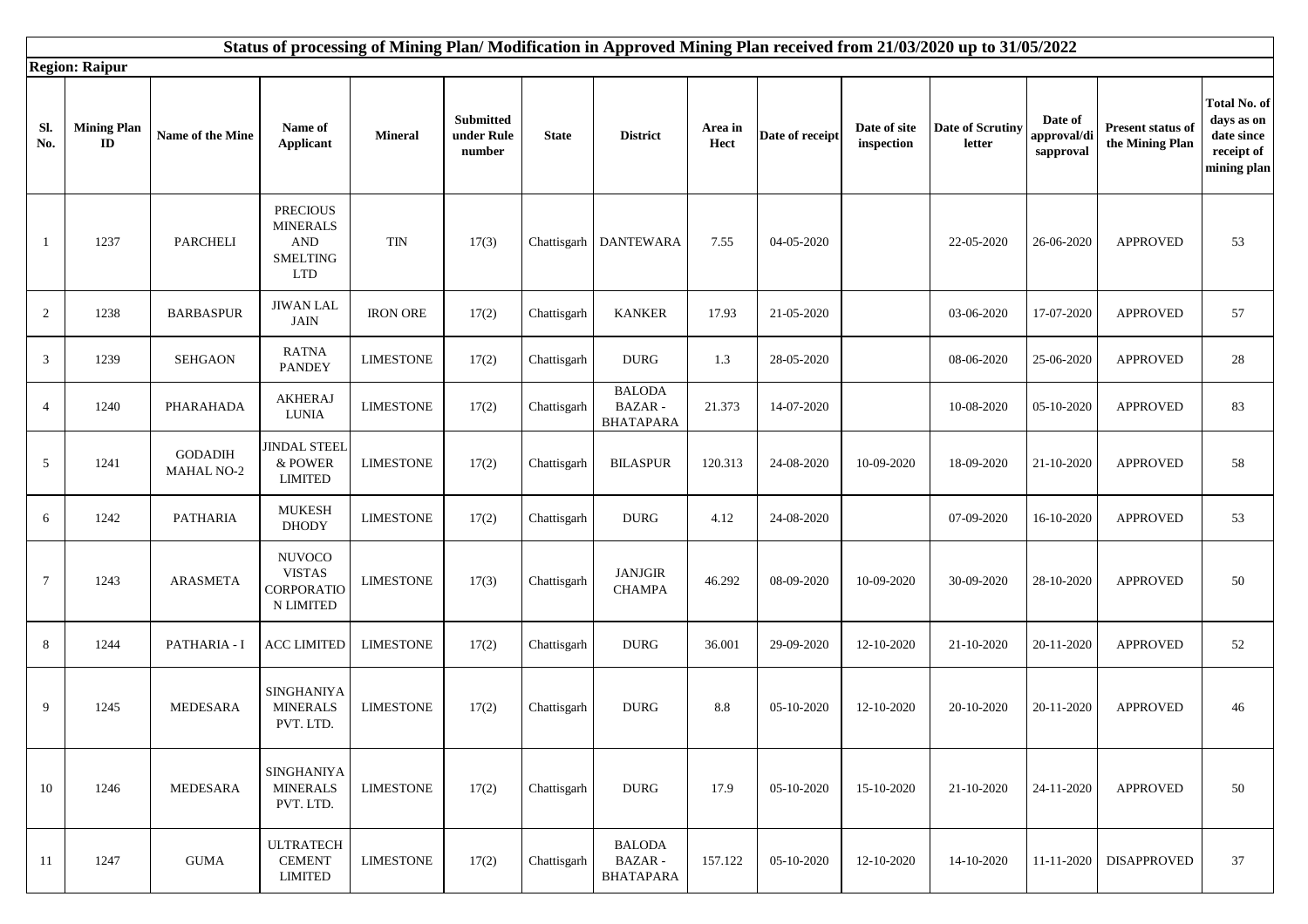|            | Status of processing of Mining Plan/Modification in Approved Mining Plan received from 21/03/2020 up to 31/05/2022 |                                     |                                                                                       |                  |                                   |              |                                  |                 |                 |                            |                                   |                                                    |                                      |                                                                       |
|------------|--------------------------------------------------------------------------------------------------------------------|-------------------------------------|---------------------------------------------------------------------------------------|------------------|-----------------------------------|--------------|----------------------------------|-----------------|-----------------|----------------------------|-----------------------------------|----------------------------------------------------|--------------------------------------|-----------------------------------------------------------------------|
|            | <b>Region: Raipur</b>                                                                                              |                                     |                                                                                       |                  |                                   |              |                                  |                 |                 |                            |                                   |                                                    |                                      |                                                                       |
| Sl.<br>No. | <b>Mining Plan</b><br>$\mathbf{ID}$                                                                                | Name of the Mine                    | Name of<br><b>Applicant</b>                                                           | <b>Mineral</b>   | Submitted<br>under Rule<br>number | <b>State</b> | <b>District</b>                  | Area in<br>Hect | Date of receipt | Date of site<br>inspection | <b>Date of Scrutiny</b><br>letter | Date of<br>approval/ <mark>d</mark> i<br>sapproval | Present status of<br>the Mining Plan | Total No. of<br>days as on<br>date since<br>receipt of<br>mining plan |
| 12         | 1248                                                                                                               | <b>MEDESARA</b>                     | $\mathbf K$ B LAL<br>SHRIVASTAV<br>A                                                  | <b>LIMESTONE</b> | 17(2)                             | Chattisgarh  | <b>DURG</b>                      | 12.85           | 09-10-2020      | 16-10-2020                 | 27-10-2020                        | 23-11-2020                                         | <b>APPROVED</b>                      | 45                                                                    |
| 13         | 1249                                                                                                               | <b>KUDAG</b>                        | <b>HINDALCO</b><br><b>INDUSTRIES</b><br><b>LIMITED</b>                                | <b>BAUXITE</b>   | 17(3)                             | Chattisgarh  | <b>BALRAMPUR</b>                 | 377.116         | 26-10-2020      | 05-11-2020                 | 09-11-2020                        | 07-12-2020                                         | <b>APPROVED</b>                      | 42                                                                    |
| 14         | 1250                                                                                                               | SONADIH                             | <b>NUVOCO</b><br><b>VISTAS</b><br><b>CORPORATIO</b><br>N LIMITED                      | <b>LIMESTONE</b> | 17(2)                             | Chattisgarh  | <b>BALODA</b><br><b>BAZAR</b>    | 444.763         | 26-10-2020      | 10-11-2020                 | 13-11-2020                        | 10-12-2020                                         | <b>APPROVED</b>                      | 45                                                                    |
| 15         | 1251                                                                                                               | <b>BADANJI</b>                      | <b>KAMLI BAI</b><br><b>KASHYAP</b>                                                    | <b>LIMESTONE</b> | 17(2)                             | Chattisgarh  | <b>BASTAR</b>                    | 4.09            | 26-10-2020      |                            | 10-11-2020                        | 07-12-2020                                         | <b>APPROVED</b>                      | 42                                                                    |
| 16         | 1252                                                                                                               | <b>MEDESARA</b>                     | <b>ALPA</b><br>SHRIVASTAV<br>A                                                        | <b>LIMESTONE</b> | 16(1)                             | Chattisgarh  | <b>DURG</b>                      | 8.3             | 26-10-2020      | 28-10-2020                 | 03-11-2020                        | 25-11-2020                                         | <b>APPROVED</b>                      | 30                                                                    |
| 17         | 1253                                                                                                               | <b>METABODELI</b>                   | <b>JAYASWAL</b><br><b>NECO</b><br><b>INDUSTRIES</b><br><b>LTD</b>                     | <b>IRON ORE</b>  | 17(3)                             | Chattisgarh  | <b>KANKER</b>                    | 25              | 16-11-2020      | 04-12-2020                 | 14-12-2020                        | 06-01-2021                                         | <b>APPROVED</b>                      | 51                                                                    |
| 18         | 1254                                                                                                               | <b>DHANDHANI</b>                    | NU VISTA<br><b>LIMITED</b>                                                            | <b>LIMESTONE</b> | 17(2)                             | Chattisgarh  | <b>BALODA</b><br><b>BAZAR</b>    | 35.864          | 16-11-2020      | 23-11-2020                 | 04-12-2020                        | 06-01-2021                                         | <b>APPROVED</b>                      | 51                                                                    |
| 19         | 1255                                                                                                               | RAWAN                               | <b>AMBUJA</b><br><b>CEMENT</b><br><b>LIMITED</b>                                      | <b>LIMESTONE</b> | 17(2)                             | Chattisgarh  | <b>BALODA</b><br>BAZAR           | 420.953         | 16-11-2020      | 26-11-2020                 | 08-12-2020                        | 08-01-2021                                         | <b>APPROVED</b>                      | 53                                                                    |
| 20         | 1256                                                                                                               | <b>BAKAL</b>                        | <b>ARCHANA</b><br>DAS                                                                 | MOULDING<br>SAND | 17(2)                             | Chattisgarh  | <b>RAJNANDGAO</b><br>$\mathbf N$ | 4.85            | 14-12-2020      | 23-12-2020                 | 23-12-2020                        | 14-01-2021                                         | <b>APPROVED</b>                      | 31                                                                    |
| 21         | 1257                                                                                                               | <b>KIKIRPAL</b>                     | <b>PRECIOUS</b><br><b>MINERALS</b><br>$\mathbf{AND}$<br><b>SMELTING</b><br><b>LTD</b> | TIN              | 17(3)                             | Chattisgarh  | <b>SUKMA</b>                     | 11.541          | 21-12-2020      | 09-01-2021                 | 18-01-2021                        | 09-02-2021                                         | <b>APPROVED</b>                      | 50                                                                    |
| 22         | 1258                                                                                                               | J. K. LAKSHMI<br><b>CEMENT MINE</b> | J. K. LAKSHMI<br>CEMENT LTD,<br><b>BHILAI</b>                                         | <b>LIMESTONE</b> | 17(2)                             | Chattisgarh  | <b>DURG</b>                      | 252.105         | 21-12-2020      |                            | 23-12-2020                        | 04-02-2021                                         | <b>APPROVED</b>                      | 45                                                                    |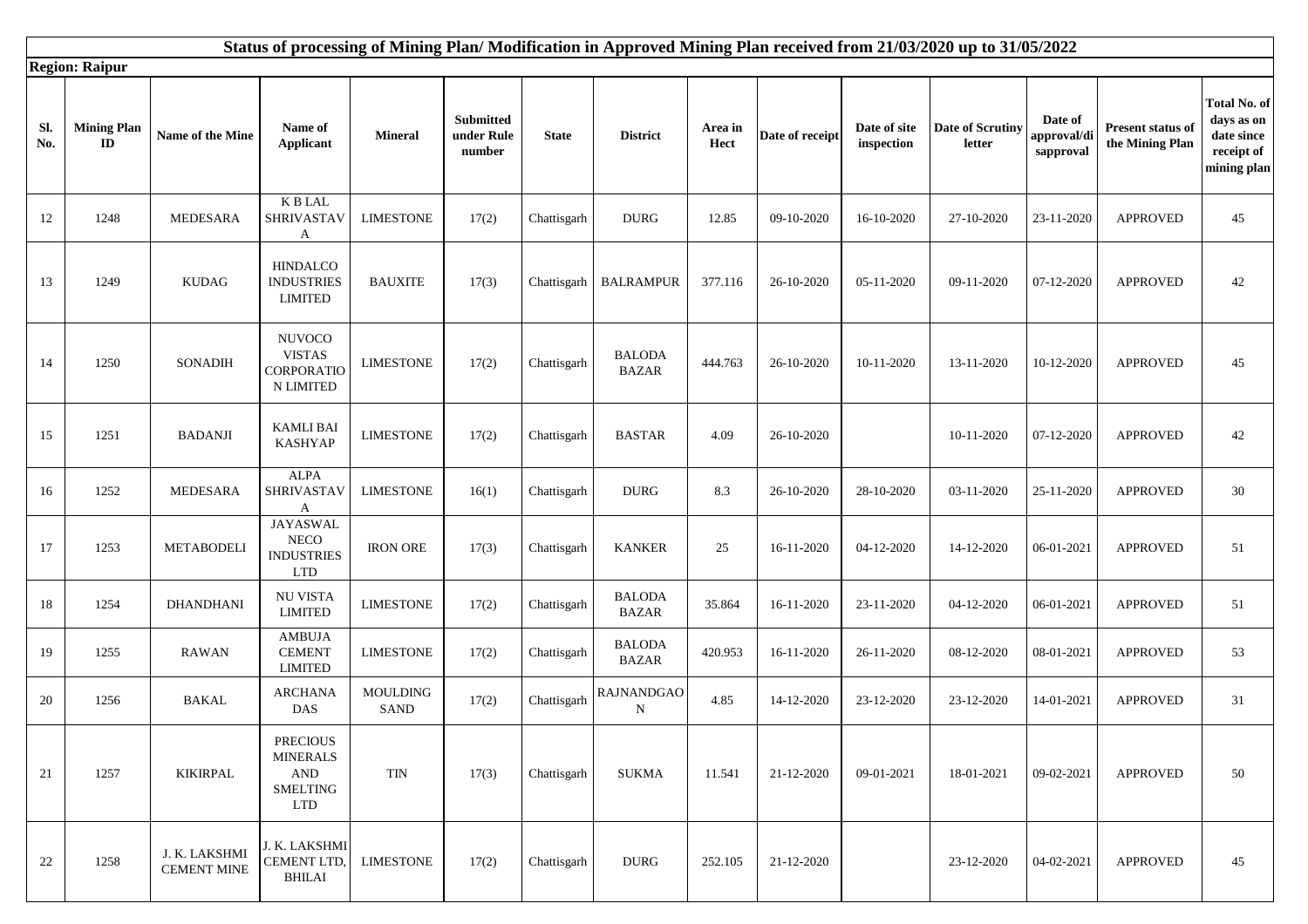|            | Status of processing of Mining Plan/Modification in Approved Mining Plan received from 21/03/2020 up to 31/05/2022<br><b>Region: Raipur</b> |                                             |                                                           |                  |                                   |              |                           |                 |                 |                            |                            |                                     |                                      |                                                                       |
|------------|---------------------------------------------------------------------------------------------------------------------------------------------|---------------------------------------------|-----------------------------------------------------------|------------------|-----------------------------------|--------------|---------------------------|-----------------|-----------------|----------------------------|----------------------------|-------------------------------------|--------------------------------------|-----------------------------------------------------------------------|
| Sl.<br>No. | <b>Mining Plan</b><br>$\mathbf{ID}$                                                                                                         | Name of the Mine                            | Name of<br><b>Applicant</b>                               | <b>Mineral</b>   | Submitted<br>under Rule<br>number | <b>State</b> | <b>District</b>           | Area in<br>Hect | Date of receipt | Date of site<br>inspection | Date of Scrutiny<br>letter | Date of<br>approval/di<br>sapproval | Present status of<br>the Mining Plan | Total No. of<br>days as on<br>date since<br>receipt of<br>mining plan |
| 23         | 1259                                                                                                                                        | <b>RAJOOR</b>                               | <b>USHAK</b><br><b>RAJPURIA</b>                           | <b>LIMESTONE</b> | 17(2)                             | Chattisgarh  | <b>BASTAR</b>             | 1.53            | 21-12-2020      | 06-01-2021                 | 14-01-2021                 | 09-02-2021                          | <b>DISAPPROVED</b>                   | 50                                                                    |
| 24         | 1260                                                                                                                                        | DEPOSIT - 13                                | NMDC - CMDC<br>LTD.                                       | <b>IRON ORE</b>  | 17(2)                             | Chattisgarh  | <b>DANTEWARA</b>          | 315.813         | 21-12-2020      |                            | 30-12-2020                 | 12-01-2021                          | <b>APPROVED</b>                      | 22                                                                    |
| 25         | 1261                                                                                                                                        | <b>ARASMETA</b>                             | <b>NUVOCO</b><br><b>VISTAS</b><br>CORPORATIO<br>N LIMITED | <b>LIMESTONE</b> | 17(2)                             | Chattisgarh  | JANJGIR-<br><b>CHANPA</b> | 499.987         | 21-12-2020      | 01-01-2021                 | 06-01-2021                 | 12-02-2021                          | <b>APPROVED</b>                      | 53                                                                    |
| 26         | 1262                                                                                                                                        | <b>KIRARI</b>                               | <b>NUVOCO</b><br><b>VISTAS</b><br>CORPORATIO<br>N LIMITED | <b>LIMESTONE</b> | 17(2)                             | Chattisgarh  | JANJGIR-<br><b>CHANPA</b> | 167.048         | 21-12-2020      | 29-12-2020                 | 06-01-2021                 | 12-02-2021                          | <b>APPROVED</b>                      | 53                                                                    |
| 27         | 1263                                                                                                                                        | PATHARAI                                    | <b>CMDC LTD</b>                                           | <b>BAUXITE</b>   | 17(2)                             | Chattisgarh  | <b>SURGUJA</b>            | 99.35           | 08-02-2021      | 18-02-2021                 | 25-02-2021                 | 25-03-2021                          | <b>APPROVED</b>                      | 45                                                                    |
| 28         | 1264                                                                                                                                        | NARMADAPUR                                  | <b>CMDC LTD</b>                                           | <b>BAUXITE</b>   | 17(3)                             | Chattisgarh  | <b>SURGUJA</b>            | 47.812          | 08-02-2021      | 18-02-2021                 | 02-03-2021                 | 22-03-2021                          | <b>APPROVED</b>                      | 42                                                                    |
| 29         | 1265                                                                                                                                        | <b>HAHALDI</b>                              | PUSHP<br>STEELS $\&$<br>MINING PVT<br><b>LTD</b>          | <b>IRON ORE</b>  | 17(2)                             | Chattisgarh  | <b>KANKER</b>             | 215             | 22-02-2021      | 24-02-2021                 | 05-03-2021                 | 18-05-2021                          | <b>APPROVED</b>                      | 85                                                                    |
| 30         | 1266                                                                                                                                        | <b>MAINPAT</b>                              | <b>BHARAT</b><br><b>ALUMINIUM</b><br>CO. LTD.             | <b>BAUXITE</b>   | 17(2)                             | Chattisgarh  | <b>SURGUJA</b>            | 639.169         | 01-03-2021      |                            | 10-05-2021                 | 27-05-2021                          | <b>APPROVED</b>                      | 87                                                                    |
| 31         | 1267                                                                                                                                        | <b>EKALMA</b><br>(KAWARDHA)<br><b>BLOCK</b> | <b>PRAKSH</b><br><b>INDUTRIES</b><br><b>LIMITED</b>       | <b>IRON ORE</b>  | 16(1)                             | Chattisgarh  | <b>KABIRDHAM</b>          | 274.896         | 01-03-2021      | 16-03-2021                 |                            | 07-04-2021                          | <b>DISAPPROVED</b>                   | 37                                                                    |
| 32         | 1268                                                                                                                                        | KESLA -<br><b>BHILAUNI</b><br><b>BLOCK</b>  | <b>SHANTI G D</b><br>ISPAT &<br><b>POWER LTD</b>          | <b>LIMESTONE</b> | 16(1)                             | Chattisgarh  | JANJGIR-<br><b>CHANPA</b> | 462.358         | 08-03-2021      | 17-03-2021                 |                            | 07-04-2021                          | <b>DISAPPROVED</b>                   | 30                                                                    |
| 33         | 1269                                                                                                                                        | MAHAMAYA -<br><b>DULKI</b>                  | <b>STEEL</b><br><b>AUTHORITY</b><br>OF INDIA LTD.         | <b>IRON ORE</b>  | 17(2)                             | Chattisgarh  | <b>BALOD</b>              | 1522.67         | 08-03-2021      | 12-03-2021                 | 24-03-2021                 | 05-04-2021                          | <b>APPROVED</b>                      | 28                                                                    |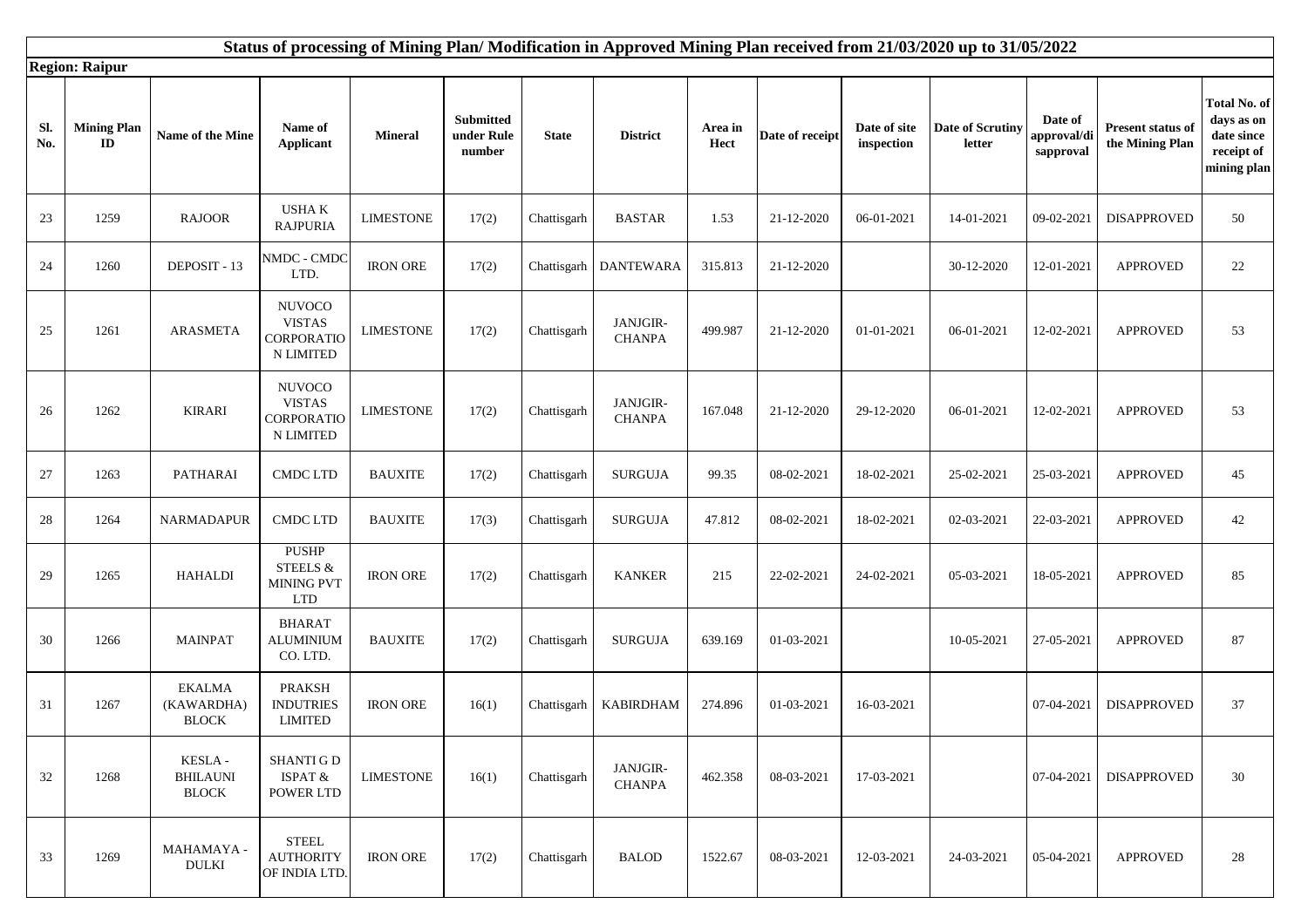| Status of processing of Mining Plan/Modification in Approved Mining Plan received from 21/03/2020 up to 31/05/2022<br><b>Region: Raipur</b> |                                  |                           |                                                                 |                  |                                   |              |                                                      |                 |                 |                            |                            |                                     |                                      |                                                                       |
|---------------------------------------------------------------------------------------------------------------------------------------------|----------------------------------|---------------------------|-----------------------------------------------------------------|------------------|-----------------------------------|--------------|------------------------------------------------------|-----------------|-----------------|----------------------------|----------------------------|-------------------------------------|--------------------------------------|-----------------------------------------------------------------------|
| Sl.<br>No.                                                                                                                                  | <b>Mining Plan</b><br>${\bf ID}$ | Name of the Mine          | Name of<br><b>Applicant</b>                                     | <b>Mineral</b>   | Submitted<br>under Rule<br>number | <b>State</b> | <b>District</b>                                      | Area in<br>Hect | Date of receipt | Date of site<br>inspection | Date of Scrutiny<br>letter | Date of<br>approval/di<br>sapproval | Present status of<br>the Mining Plan | Total No. of<br>days as on<br>date since<br>receipt of<br>mining plan |
| 34                                                                                                                                          | 1270                             | <b>HAHALDI</b>            | <b>SHRI</b><br><b>BAJRANG</b><br>POWER $\&$<br><b>ISPAT LTD</b> | <b>IRON ORE</b>  | 17(2)                             | Chattisgarh  | <b>KANKER</b>                                        | 75              | 08-03-2021      | 09-03-2021                 | 16-03-2021                 | 21-04-2021                          | <b>APPROVED</b>                      | 44                                                                    |
| 35                                                                                                                                          | 1271                             | <b>RAJOOR</b>             | USHA K<br><b>RAJPURIA</b>                                       | <b>LIMESTONE</b> | 17(2)                             | Chattisgarh  | <b>BASTAR</b>                                        | 1.53            | 09-03-2021      |                            | 19-03-2021                 | 17-05-2021                          | <b>APPROVED</b>                      | 69                                                                    |
| 36                                                                                                                                          | 1272                             | <b>BITKULI</b>            | ${\bf G}$ P<br><b>MADHARIA</b>                                  | <b>LIMESTONE</b> | 17(2)                             | Chattisgarh  | <b>BALODA</b><br>BAZAR -<br><b>BHATAPARA</b>         | 3.603           | 09-03-2021      | 18-03-2021                 | 24-03-2021                 | 28-05-2021                          | <b>DISAPPROVED</b>                   | 80                                                                    |
| 37                                                                                                                                          | 1273                             | $\operatorname{BITKULI}$  | <b>KHEMLAL</b><br><b>VERMA</b>                                  | <b>LIMESTONE</b> | 17(2)                             | Chattisgarh  | <b>BALODA</b><br>BAZAR -<br><b>BHATAPARA</b>         | 1.457           | 09-03-2021      |                            | 26-04-2021                 | 31-05-2021                          | <b>APPROVED</b>                      | 83                                                                    |
| 38                                                                                                                                          | 1274                             | NANDINI-<br>KHUNDINI      | <b>HEMANT</b><br><b>KUMAR SAHU</b>                              | <b>LIMESTONE</b> | 17(2)                             | Chattisgarh  | <b>DURG</b>                                          | 6.46            | 15-03-2021      |                            | 29-04-2021                 | 20-05-2021                          | <b>APPROVED</b>                      | 66                                                                    |
| 39                                                                                                                                          | 1275                             | <b>SAHGAON</b>            | <b>SUMAN</b><br>SINGH                                           | <b>LIMESTONE</b> | 17(2)                             | Chattisgarh  | $\rm DURG$                                           | 4.318           | 15-03-2021      |                            | 18-05-2021                 | 31-05-2021                          | <b>APPROVED</b>                      | 77                                                                    |
| 40                                                                                                                                          | 1276                             | <b>PITORA</b>             | <b>TIKENDRA</b><br>CHANDRAKA<br>R                               | <b>LIMESTONE</b> | 17(2)                             | Chattisgarh  | <b>DURG</b>                                          | 1.99            | 01-04-2021      |                            | 27-04-2021                 | 20-05-2021                          | <b>APPROVED</b>                      | 49                                                                    |
| 41                                                                                                                                          | 1277                             | <b>KESRA</b>              | <b>CMDC LTD</b>                                                 | <b>LIMESTONE</b> | 17(2)                             | Chattisgarh  | <b>SURGUJA</b>                                       | 13.13           | 01-04-2021      |                            | 06-05-2021                 | 31-05-2021                          | <b>APPROVED</b>                      | 60                                                                    |
| 42                                                                                                                                          | 1278                             | <b>KESRA</b>              | <b>CMDC LTD</b>                                                 | <b>LIMESTONE</b> | 17(2)                             | Chattisgarh  | <b>SURGUJA</b>                                       | 9               | 01-04-2021      |                            | 06-05-2021                 | 31-05-2021                          | <b>APPROVED</b>                      | 60                                                                    |
| 43                                                                                                                                          | 1279                             | <b>GUMA</b>               | <b>ULTRATECH</b><br><b>CEMENT</b><br><b>LIMITED</b>             | <b>LIMESTONE</b> | 17(2)                             | Chattisgarh  | <b>BALODABAZA</b><br>${\bf R}$ -<br><b>BHATAPARA</b> | 157.122         | 01-04-2021      |                            | 08-04-2021                 | 09-04-2021                          | <b>APPROVED</b>                      | 8                                                                     |
| 44                                                                                                                                          | 1280                             | SAHGAON $\&$<br>PATHARIYA | <b>PRAKASH</b><br><b>CHANDRA</b><br>SAHU                        | <b>LIMESTONE</b> | 17(2)                             | Chattisgarh  | <b>DURG</b>                                          | 5.93            | 11-05-2021      |                            | 19-05-2021                 | 14-06-2021                          | WITHDRAWL                            | 34                                                                    |
| 45                                                                                                                                          | 1281                             | <b>BARANJI</b>            | <b>KUSUM</b><br>$\ensuremath{\mathsf{BAFNA}}$                   | <b>LIMESTONE</b> | 17(3)                             | Chattisgarh  | <b>BASTAR</b>                                        | 8.5             | 20-05-2021      |                            | 04-06-2021                 | 29-06-2021                          | <b>APPROVED</b>                      | 40                                                                    |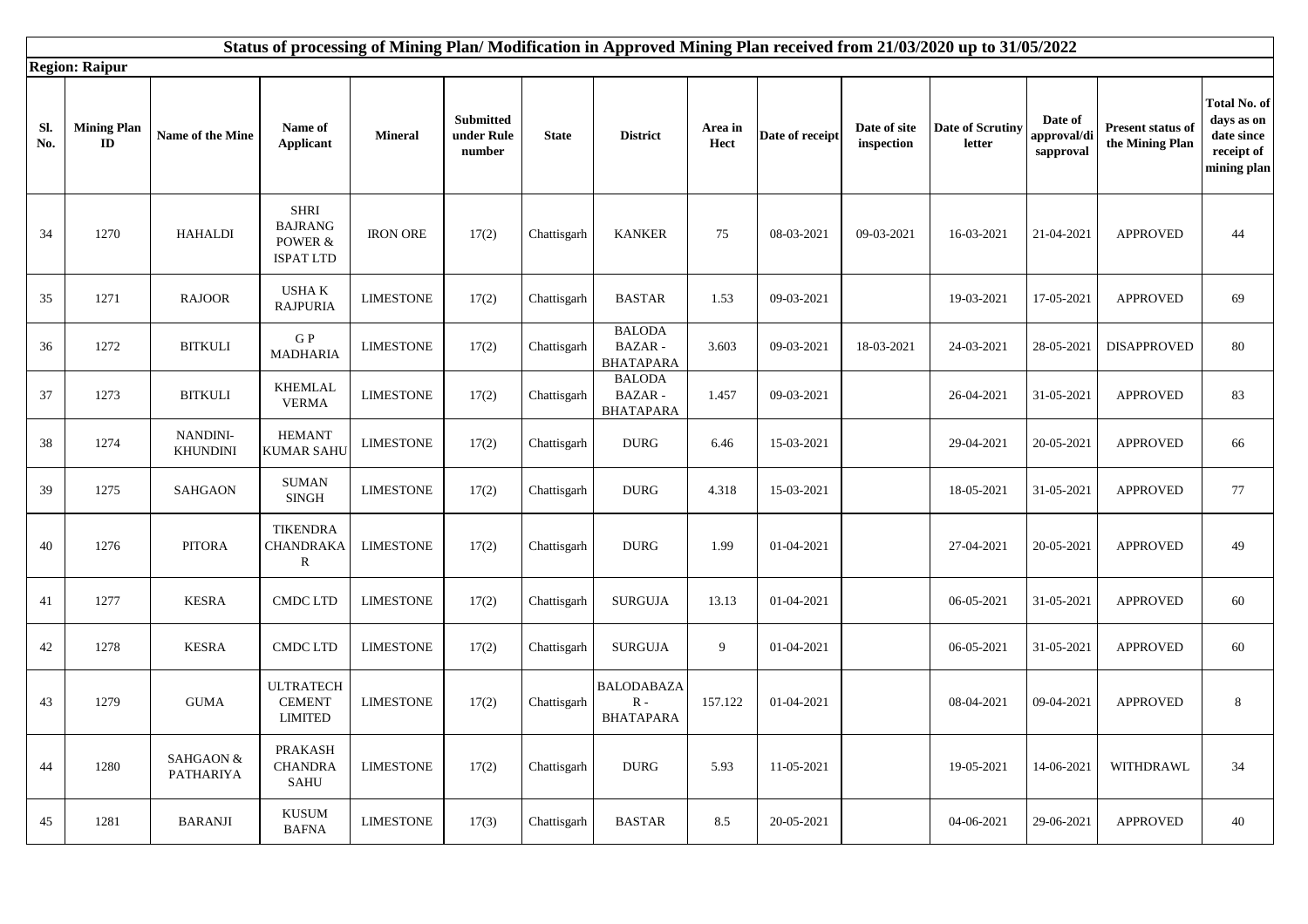|            | Status of processing of Mining Plan/Modification in Approved Mining Plan received from 21/03/2020 up to 31/05/2022 |                                    |                                                                     |                  |                                   |              |                                                        |                 |                 |                            |                            |                                     |                                      |                                                                               |
|------------|--------------------------------------------------------------------------------------------------------------------|------------------------------------|---------------------------------------------------------------------|------------------|-----------------------------------|--------------|--------------------------------------------------------|-----------------|-----------------|----------------------------|----------------------------|-------------------------------------|--------------------------------------|-------------------------------------------------------------------------------|
|            | <b>Region: Raipur</b>                                                                                              |                                    |                                                                     |                  |                                   |              |                                                        |                 |                 |                            |                            |                                     |                                      |                                                                               |
| Sl.<br>No. | <b>Mining Plan</b><br>$\mathbf{ID}$                                                                                | Name of the Mine                   | Name of<br><b>Applicant</b>                                         | <b>Mineral</b>   | Submitted<br>under Rule<br>number | <b>State</b> | <b>District</b>                                        | Area in<br>Hect | Date of receipt | Date of site<br>inspection | Date of Scrutiny<br>letter | Date of<br>approval/di<br>sapproval | Present status of<br>the Mining Plan | Total No. of<br>days as on<br>${\rm date}$ since<br>receipt of<br>mining plan |
| 46         | 1282                                                                                                               | MONGRAPAL                          | <b>VIMAL STONE</b><br><b>ASSOCIATES</b>                             | <b>LIMESTONE</b> | 17(2)                             | Chattisgarh  | <b>BASTAR</b>                                          | 15.94           | 07-06-2021      | 26-06-2021                 | 20-07-2021                 | 29-07-2021                          | <b>DISAPPROVED</b>                   | 52                                                                            |
| 47         | 1283                                                                                                               | <b>BHATBHERA</b>                   | <b>RIPUSUDAN</b><br><b>VERMA</b>                                    | <b>LIMESTONE</b> | 17(2)                             | Chattisgarh  | <b>BALODABAZA</b><br>$\mathbf R$ -<br><b>BHATAPARA</b> | 4.808           | 07-06-2021      | 25-06-2021                 | 30-06-2021                 | 26-07-2021                          | <b>APPROVED</b>                      | 49                                                                            |
| 48         | 1284                                                                                                               | <b>KARHI CHANDI</b>                | <b>SHREE</b><br><b>CEMENT</b><br><b>LIMITED</b>                     | <b>LIMESTONE</b> | 16(1)                             | Chattisgarh  | <b>BALODA</b><br><b>BAZAR</b>                          | 225.719         | 16-06-2021      | 17-06-2021                 | 24-06-2021                 | 09-07-2021                          | <b>APPROVED</b>                      | 23                                                                            |
| 49         | 1285                                                                                                               | <b>RAJOOR</b>                      | <b>MAGRAJ</b><br><b>KHATRI</b>                                      | <b>LIMESTONE</b> | 17(2)                             | Chattisgarh  | <b>BASTAR</b>                                          | 0.971           | 25-06-2021      | 25-06-2021                 | 06-07-2021                 | 27-07-2021                          | <b>APPROVED</b>                      | 32                                                                            |
| 50         | 1286                                                                                                               | <b>KACHCHE</b><br><b>ARIDONGRI</b> | <b>GODAWARI</b><br>POWER &<br><b>ISPAT LTD</b>                      | <b>IRON ORE</b>  | 17(3)                             | Chattisgarh  | <b>KANKER</b>                                          | 138.96          | 06-07-2021      | 13-07-2021                 | 26-07-2021                 | 09-08-2021                          | WITHDRAWN                            | 34                                                                            |
| 51         | 1287                                                                                                               | <b>HAHALADDI</b>                   | <b>JSW ISPAT</b><br><b>SPECIAL</b><br><b>PRODUCTS</b><br><b>LTD</b> | <b>IRON ORE</b>  | 17(2)                             | Chattisgarh  | <b>KANKER</b>                                          | 78.9            | 06-07-2021      | 19-07-2021                 | 29-07-2021                 | 03-09-2021                          | <b>WITHDRAWN</b>                     | 59                                                                            |
| 52         | 1288                                                                                                               | <b>LALPUR</b>                      | <b>HARSHIT</b><br><b>SHARMA</b>                                     | <b>LIMESTONE</b> | 17(3)                             | Chattisgarh  | <b>RAIPUR</b>                                          | 1.214           | 06-07-2021      | 08-07-2021                 | 14-07-2021                 | 10-08-2021                          | <b>APPROVED</b>                      | 35                                                                            |
| 53         | 1289                                                                                                               | <b>MALDI MOPAR</b>                 | <b>AMBUJA</b><br><b>CEMENTS</b><br><b>LTD</b>                       | <b>LIMESTONE</b> | 17(3)                             | Chattisgarh  | <b>BALODA</b><br><b>BAZAR</b>                          | 553.656         | 14-07-2021      | 28-07-2021                 | 04-08-2021                 | 30-08-2021                          | <b>APPROVED</b>                      | 47                                                                            |
| 54         | 1290                                                                                                               | <b>NANDINI</b><br><b>KHUNDINI</b>  | <b>SANTOSH</b><br><b>MINERALS</b>                                   | <b>LIMESTONE</b> | 17(2)                             | Chattisgarh  | <b>DURG</b>                                            | 3.11            | 28-07-2021      | 05-08-2021                 | 17-08-2021                 | 17-09-2021                          | <b>APPROVED</b>                      | 51                                                                            |
| 55         | 1291                                                                                                               | <b>NANDINI</b><br><b>KHUNDINI</b>  | <b>VIRENDRA</b><br><b>CHOPRA</b>                                    | <b>LIMESTONE</b> | 17(2)                             | Chattisgarh  | <b>DURG</b>                                            | 4.8             | 04-08-2021      | 05-08-2021                 | 18-08-2021                 | 24-09-2021                          | <b>DISAPPROVED</b>                   | 51                                                                            |
| 56         | 1292                                                                                                               | <b>BIOM DEP-4</b>                  | NMDC-CMDC<br><b>LTD</b>                                             | <b>IRON ORE</b>  | 16(1)                             |              | Chattisgarh   DANTEWADA                                | 646.596         | 12-08-2021      | 24-08-2021                 | 02-09-2021                 | 24-09-2021                          | <b>APPROVED</b>                      | 43                                                                            |
| 57         | 1293                                                                                                               | SONADIH ML-1                       | <b>NUVOCO</b><br><b>VISTAS CORP</b><br>LTD.                         | <b>LIMESTONE</b> | 17(3)                             | Chattisgarh  | <b>BALODA</b><br><b>BAZAR</b>                          | 294.16          | 17-08-2021      | 26-08-2021                 | 01-09-2021                 | 23-09-2021                          | <b>APPROVED</b>                      | 37                                                                            |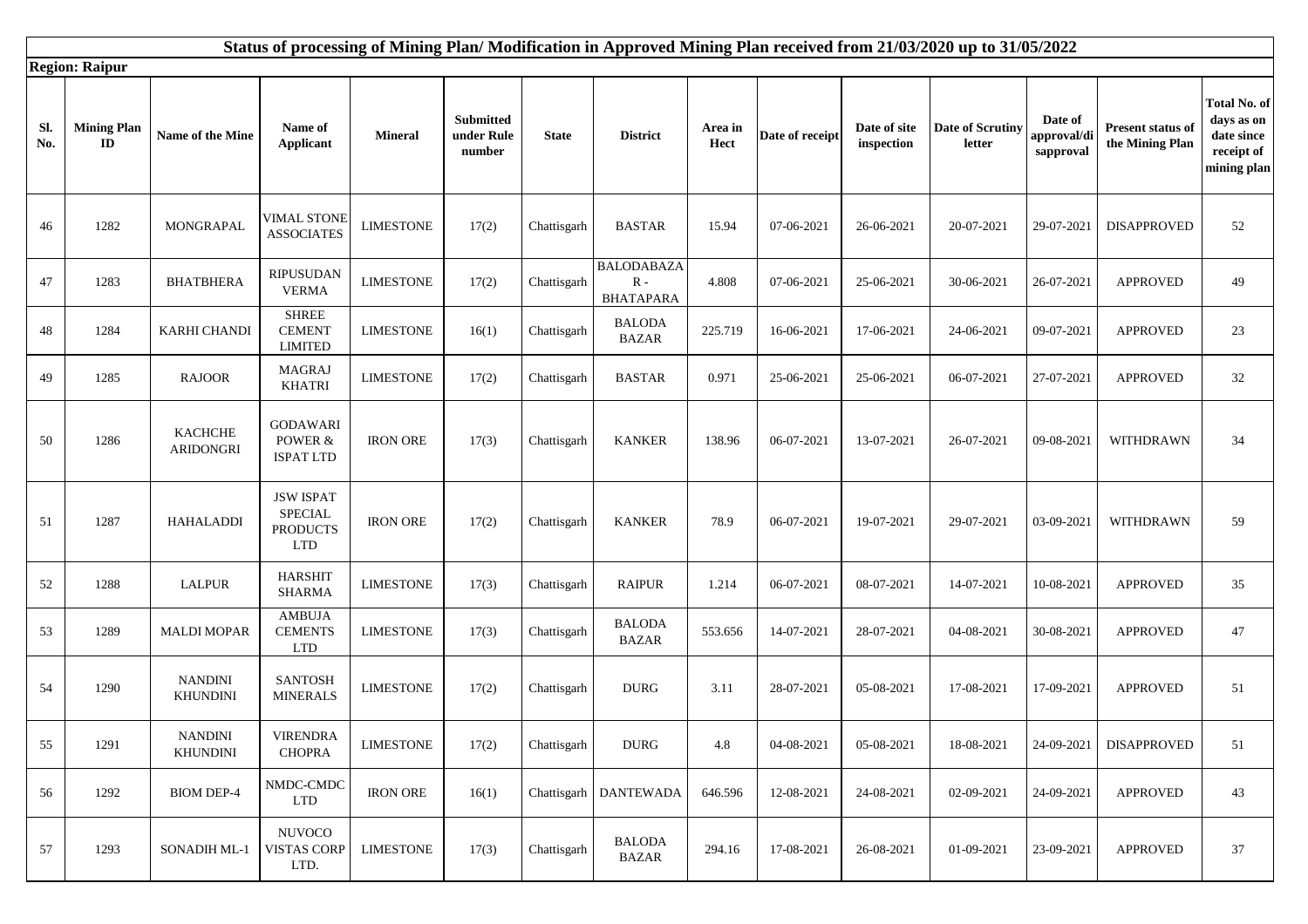|            | Status of processing of Mining Plan/Modification in Approved Mining Plan received from 21/03/2020 up to 31/05/2022 |                                   |                                                                   |                  |                                   |              |                                 |                 |                 |                             |                            |                                     |                                      |                                                                       |
|------------|--------------------------------------------------------------------------------------------------------------------|-----------------------------------|-------------------------------------------------------------------|------------------|-----------------------------------|--------------|---------------------------------|-----------------|-----------------|-----------------------------|----------------------------|-------------------------------------|--------------------------------------|-----------------------------------------------------------------------|
|            | <b>Region: Raipur</b>                                                                                              |                                   |                                                                   |                  |                                   |              |                                 |                 |                 |                             |                            |                                     |                                      |                                                                       |
| Sl.<br>No. | <b>Mining Plan</b><br>$\mathbf{ID}$                                                                                | Name of the Mine                  | Name of<br><b>Applicant</b>                                       | <b>Mineral</b>   | Submitted<br>under Rule<br>number | <b>State</b> | <b>District</b>                 | Area in<br>Hect | Date of receipt | Date of site<br>$\bold{in}$ | Date of Scrutiny<br>letter | Date of<br>approval/di<br>sapproval | Present status of<br>the Mining Plan | Total No. of<br>days as on<br>date since<br>receipt of<br>mining plan |
| 58         | 1294                                                                                                               | <b>NANDINI</b><br><b>KHUNDINI</b> | <b>VIKAS</b><br><b>AGRAWAL</b>                                    | <b>LIMESTONE</b> | 24(1)                             | Chattisgarh  | <b>DURG</b>                     | 8.094           | 16-09-2021      | 21-09-2021                  | 28-09-2021                 | 15-11-2021                          | <b>APPROVED</b>                      | 60                                                                    |
| 59         | 1295                                                                                                               | <b>KUDAG</b>                      | <b>HINDALCO</b><br><b>INDUSTRIES</b><br>LTD.                      | <b>BAUXITE</b>   | 17(2)                             | Chattisgarh  | <b>BALRAMPUR</b>                | 377.116         | 07-10-2021      | 26-10-2021                  | 08-11-2021                 | 26-11-2021                          | <b>APPROVED</b>                      | 50                                                                    |
| 60         | 1296                                                                                                               | <b>KESLA</b>                      | <b>ULTRATECH</b><br>CEMENT LTD.                                   | <b>LIMESTONE</b> | 17(3)                             | Chattisgarh  | <b>RAIPUR</b>                   | 108.335         | 21-10-2021      | 22-10-2021                  | 08-11-2021                 | 25-11-2021                          | <b>APPROVED</b>                      | 35                                                                    |
| 61         | 1297                                                                                                               | <b>NANDINI</b>                    | <b>STEEL</b><br><b>AUTHORITY</b><br>OF INDIA LTD.                 | <b>LIMESTONE</b> | 17(2)                             | Chattisgarh  | <b>DURG</b>                     | 526.34          | 23-11-2021      | 01-12-2021                  | 21-12-2021                 | 07-01-2022                          | <b>APPROVED</b>                      | 45                                                                    |
| 62         | 1298                                                                                                               | <b>ARASMETA</b>                   | <b>NUVOCO</b><br><b>VISTAS CORP</b><br><b>LTD</b>                 | <b>LIMESTONE</b> | 17(2)                             | Chattisgarh  | <b>JANJGIR</b><br><b>CHAMPA</b> | 46.292          | 23-11-2021      | 03-12-2021                  | 13-12-2021                 | 07-01-2022                          | <b>APPROVED</b>                      | 45                                                                    |
| 63         | 1299                                                                                                               | <b>SEMARIYA</b>                   | <b>JK LAKSHMI</b><br><b>CEMENT LTD</b>                            | <b>LIMESTONE</b> | 17(2)                             | Chattisgarh  | <b>DURG</b>                     | 3.069           | 26-11-2021      | 02-12-2021                  | 14-12-2021                 | 10-01-2022                          | <b>APPROVED</b>                      | 45                                                                    |
| 64         | 1300                                                                                                               | <b>METABODELI</b>                 | <b>JAYASWAL</b><br><b>NECO</b><br><b>INDUSTRIES</b><br><b>LTD</b> | <b>IRON ORE</b>  | 17(2)                             | Chattisgarh  | <b>KANKER</b>                   | 25              | 30-11-2021      |                             | 14-12-2021                 | 18-01-2022                          | <b>APPROVED</b>                      | 49                                                                    |
| 65         | 1301                                                                                                               | СННОТЕ КАDМА                      | <b>REKH CHAND</b><br><b>JAIN</b>                                  | <b>LIMESTONE</b> | 17(2)                             | Chattisgarh  | <b>BASTAR</b>                   | 2.8             | 23-11-2021      | 07-12-2021                  | 16-12-2021                 | 07-01-2022                          | <b>APPROVED</b>                      | 45                                                                    |
| 66         | 1302                                                                                                               | <b>CHHOTE KADMA</b>               | <b>RAFIQ KHAN</b>                                                 | <b>LIMESTONE</b> | 17(2)                             | Chattisgarh  | <b>BASTAR</b>                   | 2.43            | 23-11-2021      | 07-12-2021                  | 16-12-2021                 | 07-01-2022                          | <b>APPROVED</b>                      | 45                                                                    |
| 67         | 1303                                                                                                               | <b>KESRA</b>                      | CMDC LTD                                                          | <b>BAUXITE</b>   | 24(1)                             | Chattisgarh  | <b>SURGUJA</b>                  | 20.34           | 29-11-2021      | 21-12-2021                  |                            |                                     |                                      |                                                                       |
| 68         | 1304                                                                                                               | <b>URANGA</b>                     | <b>CMDC LTD</b>                                                   | <b>BAUXITE</b>   | 16(1)                             | Chattisgarh  | <b>SURGUJA</b>                  | 179.595         | 02-12-2021      | 20-12-2021                  | 06-01-2022                 | 23-02-2022                          | <b>APPROVED</b>                      | 83                                                                    |
| 69         | 1305                                                                                                               | <b>BHALUKONA</b>                  | <b>SAURABH</b><br><b>AGRAWAL</b>                                  | <b>LIMESTONE</b> | 24(1)                             | Chattisgarh  | <b>BALODA</b><br><b>BAZAR</b>   | 2.785           | 06-12-2021      | 16-12-2021                  | 04-02-2022                 | 01/04/2022                          | <b>DISAPPROVED</b>                   | 116                                                                   |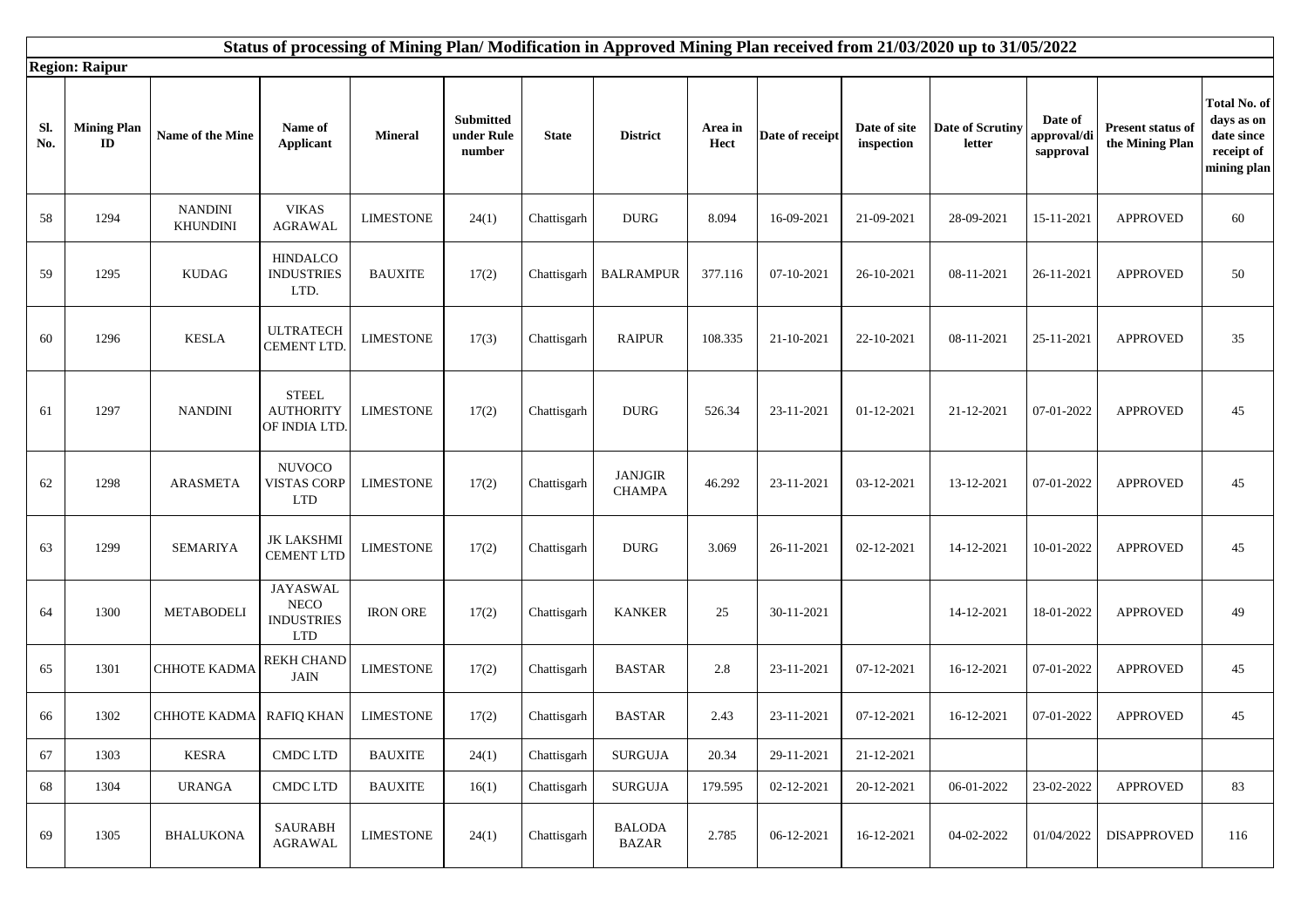|            | Status of processing of Mining Plan/Modification in Approved Mining Plan received from 21/03/2020 up to 31/05/2022 |                                     |                                                                         |                  |                                          |              |                               |                 |                 |                            |                            |                                                    |                                             |                                                                       |
|------------|--------------------------------------------------------------------------------------------------------------------|-------------------------------------|-------------------------------------------------------------------------|------------------|------------------------------------------|--------------|-------------------------------|-----------------|-----------------|----------------------------|----------------------------|----------------------------------------------------|---------------------------------------------|-----------------------------------------------------------------------|
|            | <b>Region: Raipur</b>                                                                                              |                                     |                                                                         |                  |                                          |              |                               |                 |                 |                            |                            |                                                    |                                             |                                                                       |
| Sl.<br>No. | <b>Mining Plan</b><br>ID                                                                                           | <b>Name of the Mine</b>             | Name of<br><b>Applicant</b>                                             | <b>Mineral</b>   | <b>Submitted</b><br>under Rule<br>number | <b>State</b> | <b>District</b>               | Area in<br>Hect | Date of receipt | Date of site<br>inspection | Date of Scrutiny<br>letter | Date of<br>approval/ <mark>d</mark> i<br>sapproval | <b>Present status of</b><br>the Mining Plan | Total No. of<br>days as on<br>date since<br>receipt of<br>mining plan |
| 70         | 1306                                                                                                               | <b>BHALUKONA</b>                    | <b>SAURABH</b><br>AGRAWAL                                               | <b>LIMESTONE</b> | 24(1)                                    | Chattisgarh  | <b>BALODA</b><br><b>BAZAR</b> | 3.198           | 06-12-2021      | 16-12-2021                 | 04-02-2022                 | 01/04/2022                                         | <b>DISAPPROVED</b>                          | 116                                                                   |
| 71         | 1307                                                                                                               | <b>GODADIH</b><br><b>MAHAL NO 2</b> | <b>JINDAL STEEI</b><br>& POWER LTD                                      | <b>LIMESTONE</b> | 17(3)                                    | Chattisgarh  | <b>BILASPUR</b>               | 120.313         | 10-12-2021      | 20-09-2021                 | 14-01-2022                 | 28-01-2022                                         | <b>APPROVED</b>                             | 49                                                                    |
| 72         | 1308                                                                                                               | <b>NANDINI</b><br><b>KHUNDINI</b>   | <b>HEMANT</b><br><b>KUMAR SAHU</b>                                      | <b>LIMESTONE</b> | 17(2)                                    | Chattisgarh  | <b>DURG</b>                   | 1.45            | 15-12-2021      | 22-12-2021                 | 21-01-2022                 | 23-02-2022                                         | <b>APPROVED</b>                             | 70                                                                    |
| 73         | 1309                                                                                                               | <b>PATHRAKUNDI</b>                  | <b>KEDAR</b><br>${\bf AGRAWAL}$                                         | <b>LIMESTONE</b> | 17(2)                                    | Chattisgarh  | <b>RAIPUR</b>                 | 9.716           | 15-12-2021      | 28-12-2021                 | 12-01-2022                 | 24-02-2022                                         | <b>APPROVED</b>                             | 71                                                                    |
| 74         | 1310                                                                                                               | <b>BHARUADIH</b>                    | <b>NAVISH</b><br><b>UPADHYAY</b>                                        | <b>LIMESTONE</b> | 17(2)                                    | Chattisgarh  | <b>BALODABAZA</b><br>R        | 3.11            | 21-12-2021      | 29-12-2021                 | 18-01-2022                 | 24-02-2022                                         | <b>APPROVED</b>                             | 65                                                                    |
| 75         | 1311                                                                                                               | <b>HAHALADDI</b>                    | <b>JSW ISPAT</b><br><b>SPECIAL</b><br><b>PRODUCTS</b><br><b>LIMITED</b> | <b>IRON ORE</b>  | 17(2)                                    | Chattisgarh  | <b>KANKER</b>                 | 78.9            | 23-12-2021      | <b>Table Scrutiny</b>      | 21-01-2022                 | 02-03-2022                                         | <b>DISAPPROVED</b>                          | 69                                                                    |
| 76         | 1313                                                                                                               | Sahgaon                             | Lalmati Singh                                                           | <b>LIMESTONE</b> | 17(2)                                    | Chattisgarh  | <b>DURG</b>                   | 4.82            | 25-01-2022      | 28/01/2022                 | 22/02/2022                 | 24/03/2022                                         | <b>APPROVED</b>                             | 58                                                                    |
| 77         | 1314                                                                                                               | Pakhritola                          | <b>CMDC LTD</b>                                                         | <b>BAUXITE</b>   | 16(1)                                    | Chattisgarh  | Jashpur                       | 149.337         | 27-01-2022      | 11/02/2022                 | 24/02/2022                 | 25/03/2022                                         | <b>APPROVED</b>                             | 57                                                                    |
| 78         | 1315                                                                                                               | Nandini Khundini                    | <b>VIRENDRA</b><br><b>CHOPRA</b>                                        | <b>LIMESTONE</b> | 17(2)                                    | Chattisgarh  | <b>DURG</b>                   | 4.8             | 27-01-2022      | <b>Table Scrutiny</b>      | 17/02/2022                 | 04/03/2022                                         | <b>APPROVED</b>                             | 36                                                                    |
| 79         | 1316                                                                                                               | Sahgaon and<br>Pathariya            | PRAKASH<br><b>CHANDRA</b><br>SAHU                                       | <b>LIMESTONE</b> | 17(2)                                    | Chattisgarh  | <b>DURG</b>                   | 5.93            | 27-01-2022      | 04/02/2022                 | 22/02/2022                 | 24/03/2022                                         | <b>APPROVED</b>                             | 56                                                                    |
| 80         | 1317                                                                                                               | Salgi                               | <b>CMDC LTD</b>                                                         | <b>BAUXITE</b>   | 16(1)                                    | Chattisgarh  | <b>KABIRDHAM</b>              | 42.646          | 04/02/2022      | 25/02/2022                 | 02/03/2022                 | 01/04/2022                                         | <b>APPROVED</b>                             | 56                                                                    |
| 81         | 1318                                                                                                               | Samri                               | Hindalco                                                                | <b>BAUXITE</b>   | 17(3)                                    | Chattisgarh  | <b>BALRAMPUR</b>              | 2146.746        | 04/02/2022      | 12/02/2022                 | 23/02/2022                 | 29/03/2022                                         | <b>APPROVED</b>                             | 53                                                                    |
| 82         | 1319                                                                                                               | NARMADAPUR                          | <b>CMDC LTD</b>                                                         | <b>BAUXITE</b>   | 17(2)                                    | Chattisgarh  | <b>SURGUJA</b>                | 47.812          | 08/02/2022      | 10/02/2022                 | 02/03/2022                 | 25/03/2022                                         | <b>APPROVED</b>                             | 45                                                                    |